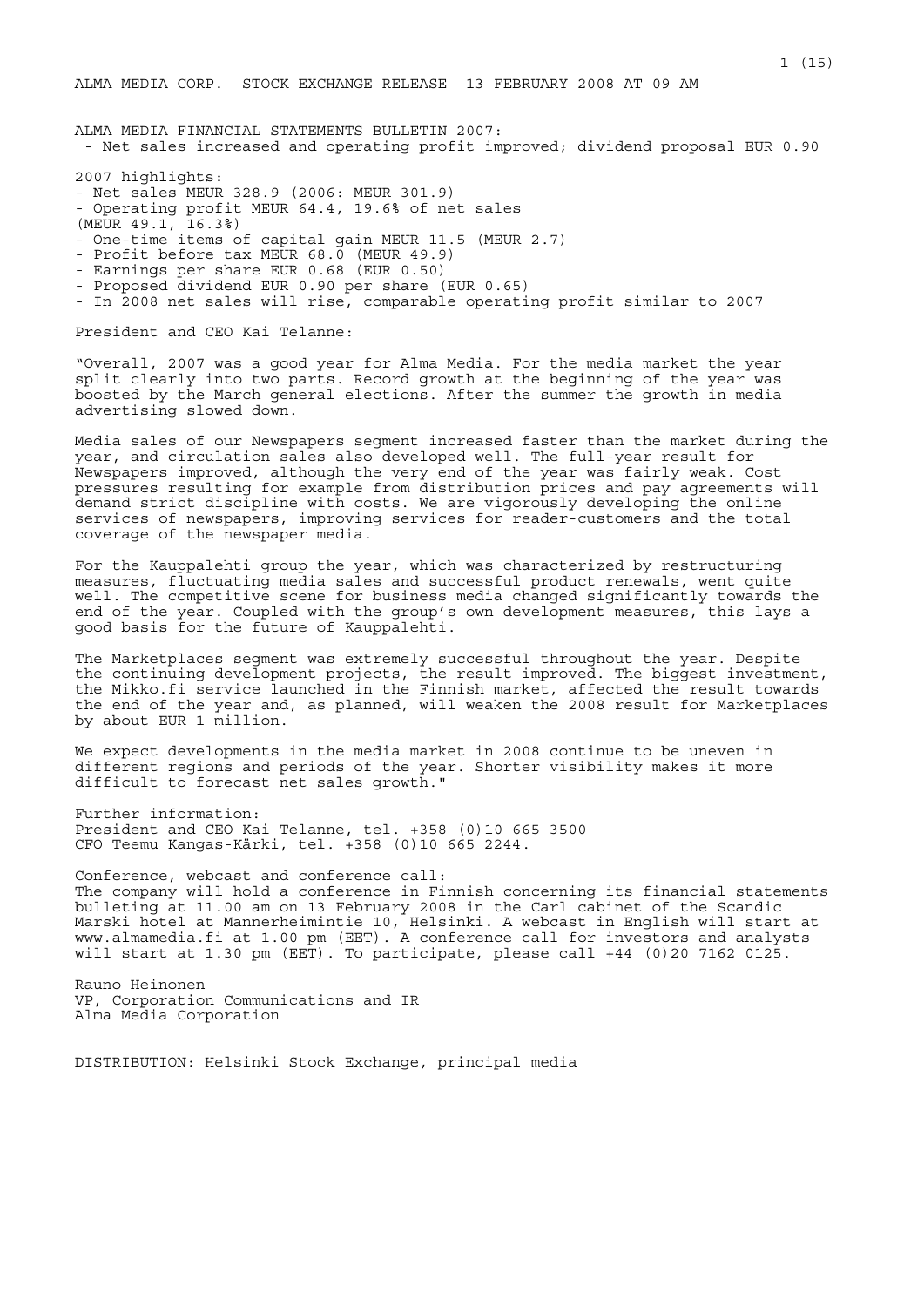ALMA MEDIA GROUP FINANCIAL STATEMENTS BULLETIN 1 JANUARY – 31 DECEMBER 2007

The descriptive part of this review focuses on the annual financial statements. The figures in brackets refer to the 2006 financial statements, unless otherwise stated. The figures in the tables are independently rounded.

CHANGES IN GROUP STRUCTURE COMPARED TO 2006

The mergers of Alma Media Corporation's subsidiaries Suomalainen Lehtipaino Oy, Alpress Oy and Marcenter Oy with their parent company were registered in the Trade Register on 31 December 2007. The objective of the mergers is to clarify the group structure.

Kainuun Sanomat sold its sheet printing business on 15 August 2007 to KS Paino Oy.

Kainuun Sanomat sold its newspaper printing business on 28 June 2007 to Pyhäjokiseudun Kirjapaino Oy.

Aamulehti acquired a 40% stake in direct mailing distribution company Tampereen Ykkösjakelu Oy on 22 May 2007.

On 1 July 2006 Kauppalehti raised its holding in TietoEnator 121 Oy from 49% to 100%. This company was renamed Kauppalehti 121 Oy, and its annual net sales total roughly EUR 9 million.

Kauppalehti group's Alma Media Lehdentekijät business acquired Suomen Business Viestintä Oy on 1 July 2006. This company has annual net sales of approximately MEUR 2.5.

On 1 July 2006 two companies, Bovision AB and Objektvision AB with aggregate annual net sales of around MEUR 1.7, were acquired for the Marketplaces segment.

CONSOLIDATED NET SALES AND RESULT OCTOBER-DECEMBER 2007

Consolidated net sales between October and December 2007 totalled MEUR 85.5 (MEUR 82.9). Operating profit amounted to MEUR 20.6 (MEUR 16.0). The operating margin was 24.1% (19.3%). Operating profit includes one-time capital gain of MEUR 8.9 (MEUR 2.7). The company cancelled the finance leasing agreement for the office and printing works building in Tampere and agreed on a new leasing contract for the property with a new landlord.

The Newspapers segment had net sales of MEUR 59.3 (MEUR 58.2). Growth was small mainly due to the sharp slow down in growth in media sales in November and December. Aamulehti's media sales remained unchanged from the previous year and Iltalehti's improved. Developments in the net sales of regional and local newspapers showed clear local differences. Newspapers had an operating profit of MEUR 9.4 (MEUR 10.8). Operating profit was weakened by costs from printing facilities, including maintenance and repair costs, and by higher distribution costs and the pay agreements reached.

Kauppalehti group had net sales of MEUR 19.1 (MEUR 19.0). Growth in net sales was slowed down by the closing down of Presso during the quarter. Kauppalehti's circulation sales increased 4.6%. Net sales from online business grew well. The group had an operating profit of MEUR 2.2 (MEUR 0.8). The operating profit for the quarter for comparison included a restructuring provision of MEUR 1.1. The Kauppalehti product family and the new agency Baltic News Service (BNS) improved their operating profits. The profitability of the customer magazine business declined due to the intense competition.

Net sales of the Marketplaces segment totalled MEUR 8.0 (MEUR 6.4). Growth was fastest in the Monster.fi and City24 services, but Etuovi.com and Autotalli.com also grew rapidly. Operating profit for Marketplaces was MEUR 1.2 (MEUR 0.8). In particular Etuovi.com, Monster.fi and City24 in Estonia recorded good results. The overall result for Marketplaces was weakened by the investments in the new Mikko.fi service and in operations outside Finland.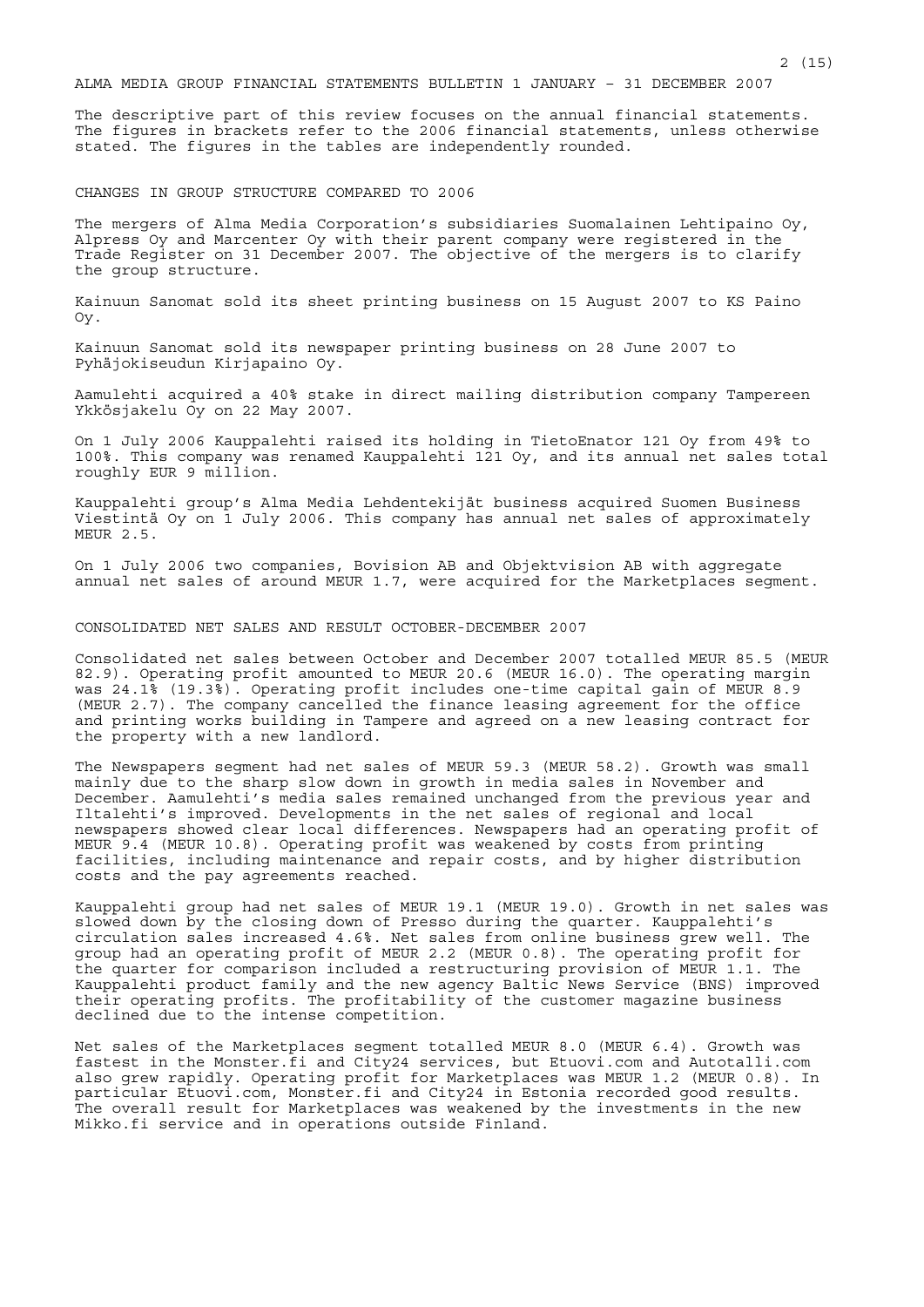### CONSOLIDATED NET SALES AND RESULT 2007

Alma Media Corporation's net sales in 2007 totalled MEUR 328.9 (MEUR 301.9). Higher media sales in newspapers and online services were the biggest factor in increasing net sales.

The consolidated operating profit improved to MEUR 64.4 (MEUR 49.1). The operating margin was 19.6%, compared to 16.3% a year ago.

Operating profit includes a one-time item of capital gains of altogether MEUR 11.5. Alma Media sold a property used by the newspaper Lapin Kansa in Rovaniemi on 1 February 2007 and land in Rovaniemi on 19 September 2007. In addition, the company obtained a one-time gain on 25 October 2007 when it cancelled the finance leasing agreement for the office and printing works building in Tampere and agreed on a new leasing contract for the property with a new landlord. The 2006 operating profit included one-time items with a net posimpact of MEUR 2.7.

Reviews of the 2007 key figures for the segments are given later in this bulletin, starting on page 5.

#### PROSPECTS FOR 2008

Alma Media expects its net sales to increase from the previous year. The media market is expected to grow in 2008, but uncertainty will increase.

The comparable operating profit for the full year should be at the level of the previous year. The operating profit at the beginning of the year may fall short of the previous year's figure. One-time items have been eliminated from the comparable 2007 operating profit.

#### MARKET CONDITIONS

The restlessness in the financial markets and the fading of economic growth in the USA are likely to slow down and increase uncertainty in Finland's economy.

In 2007 altogether MEUR 1315 was used in media advertising in Finland, which is 6.4% more than in the previous year. Newspapers and city papers accounted for 52.5% of the euros spent on advertising, television for 19.9%, magazines for 16.0% and online media for 4.7%. Advertising in the online media grew 29.3% in the year.

During the final quarter of 2007, growth in advertising volume slowed down considerably from the record pace at the start of the year, to 3.9%. In October-December, growth in media advertising in newspapers was 1.1%. Advertising sales in online media continued to grow strongly, increasing by 27.7%. Growth in television advertising was 8.3%.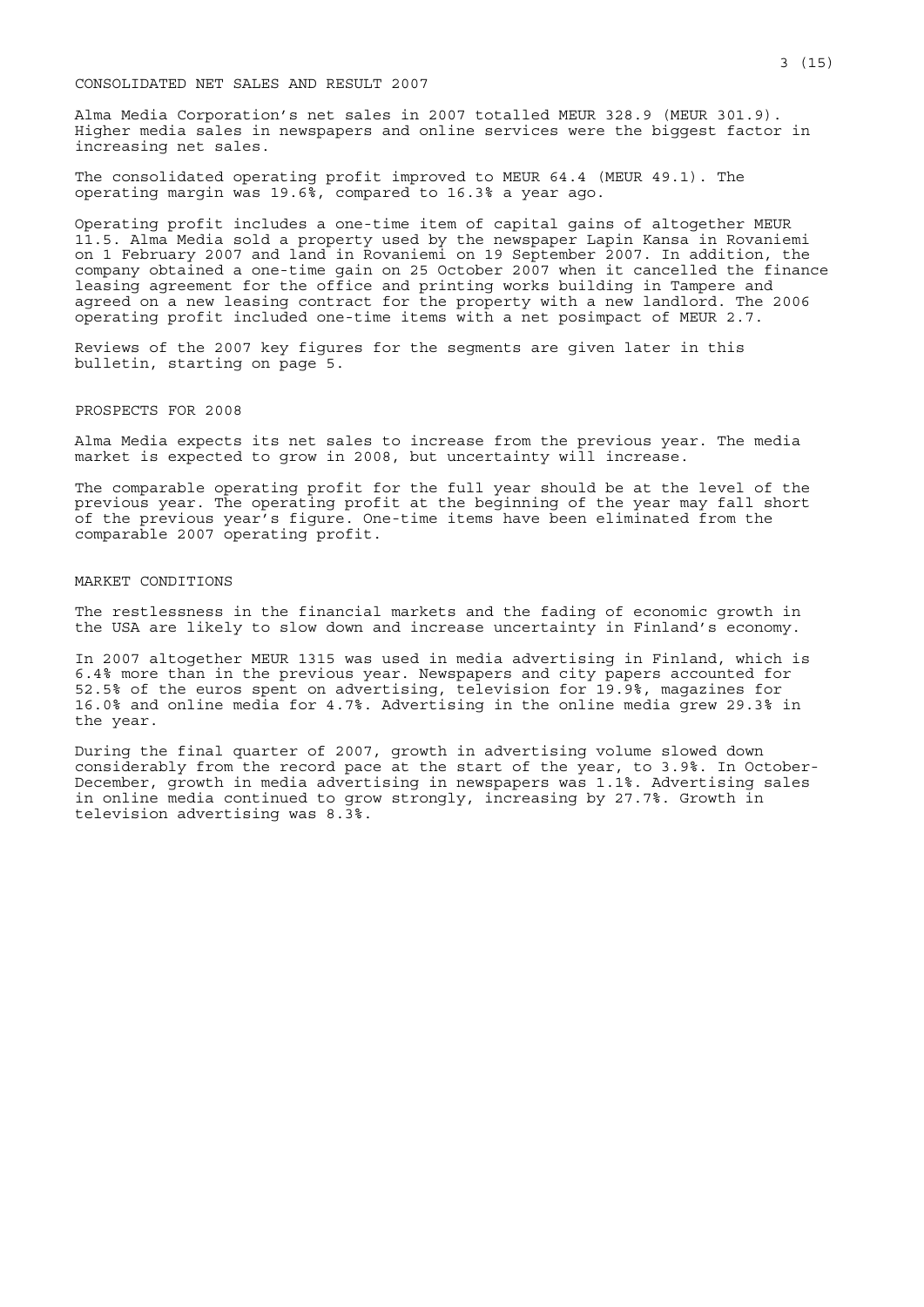KEY FIGURES

| <b>MEUR</b>                                                   | 2007              | 2006           | 2007              | 2006          |
|---------------------------------------------------------------|-------------------|----------------|-------------------|---------------|
| Net sales                                                     | $10 - 12$<br>85.5 | $10 - 12$      | $1 - 12$<br>328.9 | $1 - 12$      |
| Operating profit                                              | 20.6              | 82.9<br>16.0   | 64.4              | 301.9<br>49.1 |
| % of net sales                                                | 24.1              | 19.3           | 19.6              | 16.3          |
| Net financial expenses                                        | $-0.2$            | 0.0            | $-0.1$            | 0.5           |
| Net financial expenses, % of net                              |                   |                |                   |               |
| sales                                                         | $-0.2$            | 0.0            | 0.0               | 0.2           |
| Share of associated companies'                                |                   |                |                   |               |
| results                                                       | 1.4               | 0.1            | 3.5               | 1.2           |
| Balance sheet total                                           |                   |                | 181.3             | 199.7         |
| Gross capital expenditure                                     | 3.8               | 3.4            | 12.1              | 19.6          |
| Gross capital expenditure, % of                               |                   |                |                   |               |
| net sales                                                     | 4.4               | 4.2            | 3.7               | 6.5           |
| Equity ratio                                                  |                   |                | 69.8              | 61.3          |
| Gearing, %                                                    |                   |                | $-15.2$           | $-5.6$        |
| Interest-bearing net debt                                     |                   |                | $-17.9$           | $-6.5$        |
| Interest-bearing liabilities                                  |                   |                | 6.8               | 21.7          |
| Non-interest-bearing liabilities<br>Average no. of personnel, |                   |                | 56.2              | 62.7          |
| calculated as full-time                                       |                   |                |                   |               |
| employees, excl. delivery staff                               | 1,909             | 1,929          | 1,971             | 1,901         |
| Average no. of delivery staff                                 | 909               | 887            | 962               | 857           |
| Earnings/share, EUR                                           |                   |                |                   |               |
| (basic)                                                       | 0.22              | 0.16           | 0.68              | 0.50          |
| Earnings/share, EUR                                           |                   |                |                   |               |
| (diluted)<br>Cash flow from operating                         | 0.22              | 0.16           | 0.68              | 0.50          |
| activities, EUR                                               | 0.10              | 0.11           | 0.70              | 0.63          |
| Shareholders' equity/share, EUR                               |                   |                | 1.58              | 1.54          |
| Market capitalization                                         |                   |                | 870.7             | 690.2         |
| Average no. of shares (1,000                                  |                   |                |                   |               |
| shares)                                                       |                   |                |                   |               |
| - basic                                                       | 74,613            | 74,613         | 74,613            | 74,613        |
| - diluted                                                     | 74,829            | 74,629         | 74,773            | 74,613        |
| No. of shares at end of period                                |                   |                |                   |               |
| $(1,000 \text{ shares})$                                      | 74,613            | 74,613         | 74,613            | 74,613        |
|                                                               |                   |                |                   |               |
|                                                               | 2007              | 2006           | 2007              | 2006          |
| NET SALES BY SEGMENT, MEUR                                    | $10 - 12$         | $10 - 12$      | $1 - 12$          | $1 - 12$      |
| Newspapers                                                    | 59.3              | 58.2           | 230.6             | 217.9         |
| Kauppalehti group                                             | 19.1              | 19.0           | 70.1              | 62.6          |
| Marketplaces                                                  | $8.0$             | 6.4            | 30.9              | 23.1          |
| Other operations and                                          |                   |                |                   |               |
| eliminations                                                  | $-0.9$            | $\sim 0$ . $7$ | $-2.7$            | $-1.7$        |
| Total                                                         | 85.5              | 82.9           | 328.9             | 301.9         |
|                                                               |                   |                |                   |               |
| OPERATING PROFIT/LOSS BY                                      | 2007              | 2006           | 2007              | 2006          |
| SEGMENT, MEUR                                                 | $10 - 12$         | $10 - 12$      | $1 - 12$          | 1-12          |
| Newspapers                                                    | 9.4               | 10.8           | 42.8              | 38.4          |
| Kauppalehti group                                             | 2.2               | 0.8            | 7.6               | $4.8$         |
| Marketplaces                                                  | 1.2               | 0.8            | 5.3               | 2.8           |
| Other operations and<br>eliminations                          | $7.8\,$           | 3.7            | 8.7               | 3.1           |
| Total                                                         | 20.6              | 16.0           | 64.4              | 49.1          |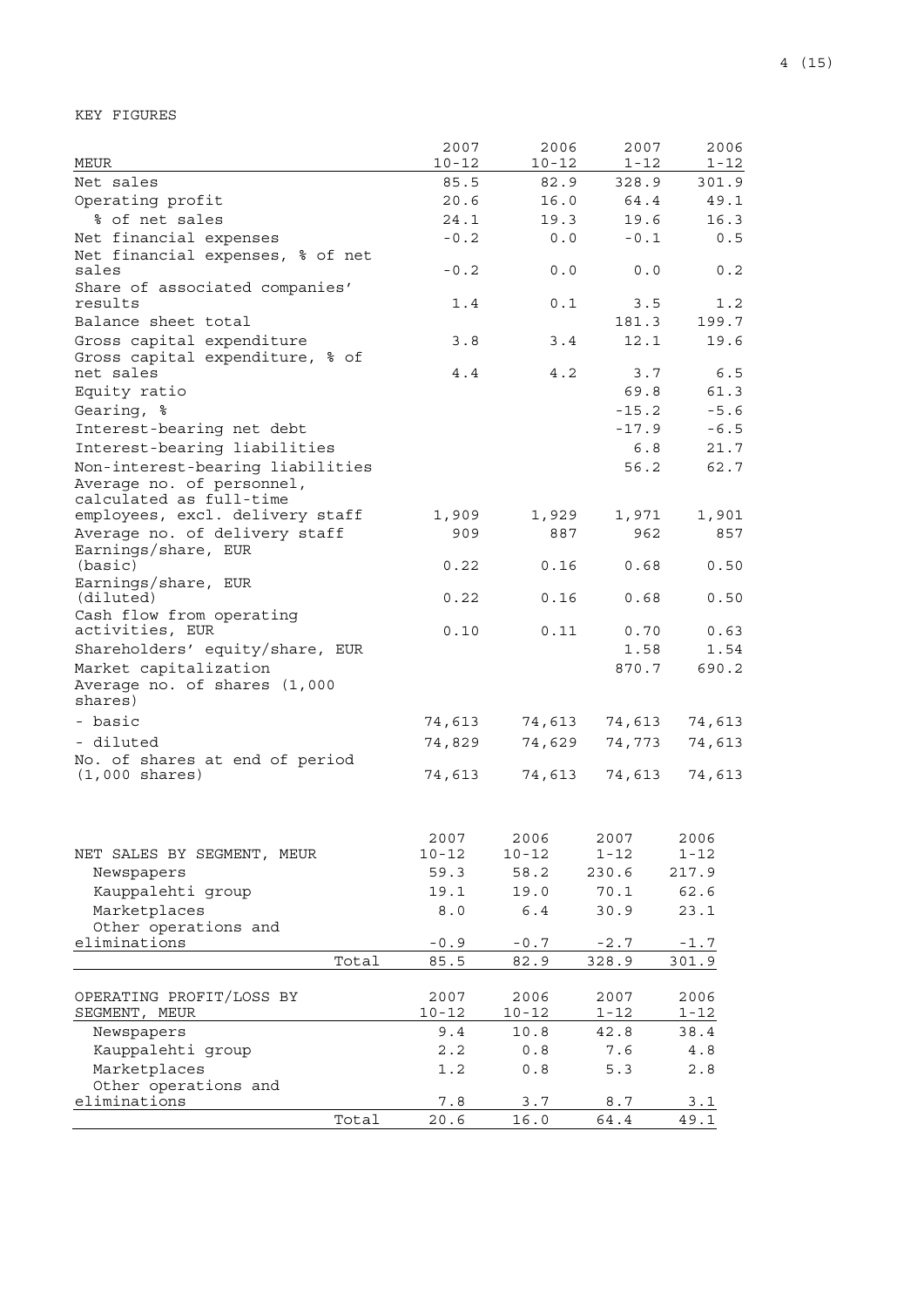#### NEWSPAPERS

| Newspapers, key figures, MEUR   | 2007      | 2006      | 2007     | 2006     |
|---------------------------------|-----------|-----------|----------|----------|
|                                 | $10 - 12$ | $10 - 12$ | $1 - 12$ | $1 - 12$ |
| Net sales                       | 59.3      | 58.2      | 230.6    | 217.9    |
| Circulation sales               | 26.9      | 26.4      | 106.9    | 101.8    |
| Media advertising sales         | 29.6      | 28.8      | 112.6    | 104.5    |
| Printing sales                  | 1.2       | 1.7       | 5.4      | 6.2      |
| Other sales                     | 1.5       | 1.3       | 5.7      | 5.4      |
| Operating profit                | 9.4       | 10.8      | 42.8     | 38.4     |
| Operating margin, %             | 15.8      | 18.5      | 18.5     | 17.6     |
| Gross capital expenditure       | 1.2       | 0.9       | 6.0      | 4.1      |
| Average no. of personnel,       |           |           |          |          |
| calculated as full-time         |           |           |          |          |
| employees, excl. delivery staff | 1,167     | 1,189     | 1,218    | 1,220    |
| Average no. of delivery staff   | 909       | 887       | 962      | 857      |

The Newspapers segment reports the publishing activities of 34 newspapers. The largest of these are the regional paper Aamulehti and the daily tabloid Iltalehti.

The Newspapers segment's net sales in 2007 increased 5.8% from the previous year to MEUR 230.6. In the first half of the year, net sales grew at record pace, thanks to good market conditions and, for one thing, the general elections. The media sales of the Alma Media newspapers increased significantly more than market growth. In particular Aamulehti and Iltalehti were very successful. Towards the end of the year growth in net sales was low, which resulted from the sharp slow down in growth in media sales in November and December.

Circulation sales for the newspapers grew apace. The circulations of Aamulehti and Lapin Kansa in particular increased well. The increase in the price of Iltalehti made in November 2006 raised the comparable circulation sales for that paper. Iltalehti increased its market share from the beginning of 2007 by one percentage point to 42.4%. However, the daily tabloid market declined over the same period by 3.5%.

Iltalehti's online service Iltalehti.fi was in fine shape throughout the year, in terms of numbers of visitors and of media sales. The online services of the regional newspapers also returned healthy figures.

The full-year operating profit for the Newspapers segment improved to MEUR 42.8 (MEUR 38.4).

KAUPPALEHTI GROUP

| 2007      | 2006      | 2007     | 2006     |
|-----------|-----------|----------|----------|
| $10 - 12$ | $10 - 12$ | $1 - 12$ | $1 - 12$ |
| 19.1      | 19.0      | 70.1     | 62.6     |
| 6.3       | 6.5       | 24.4     | 23.7     |
| 6.5       | 6.8       | 21.5     | 21.9     |
| 6.4       | 5.8       | 24.3     | 17.0     |
| 2.2       | 0.8       | 7.6      | 4.8      |
| 11.7      | 4.0       | 10.8     | 7.7      |
| 0.4       | 0.5       | 1.1      | 6.4      |
|           |           |          |          |
| 498       | 535       | 527      | 496      |
|           |           |          |          |

The Kauppalehti group specializes in producing business and financial information. Its best known title is Finland's leading business media Kauppalehti. The group also includes Alma Media Lehdentekijät (contract publishing), Kauppalehti 121 (direct marketing) and the BNS news agency operating in the Baltic countries. Kauppalehti 121, which was acquired in 2006, is included in the figures for comparison from 1 July 2006.

In January-December 2007 the net sales of the Kauppalehti group grew 12.1% from the previous year to MEUR 70.1 (MEUR 62.6). Net sales increased due to the new business units purchased during 2006 and to the strong sales by the online business.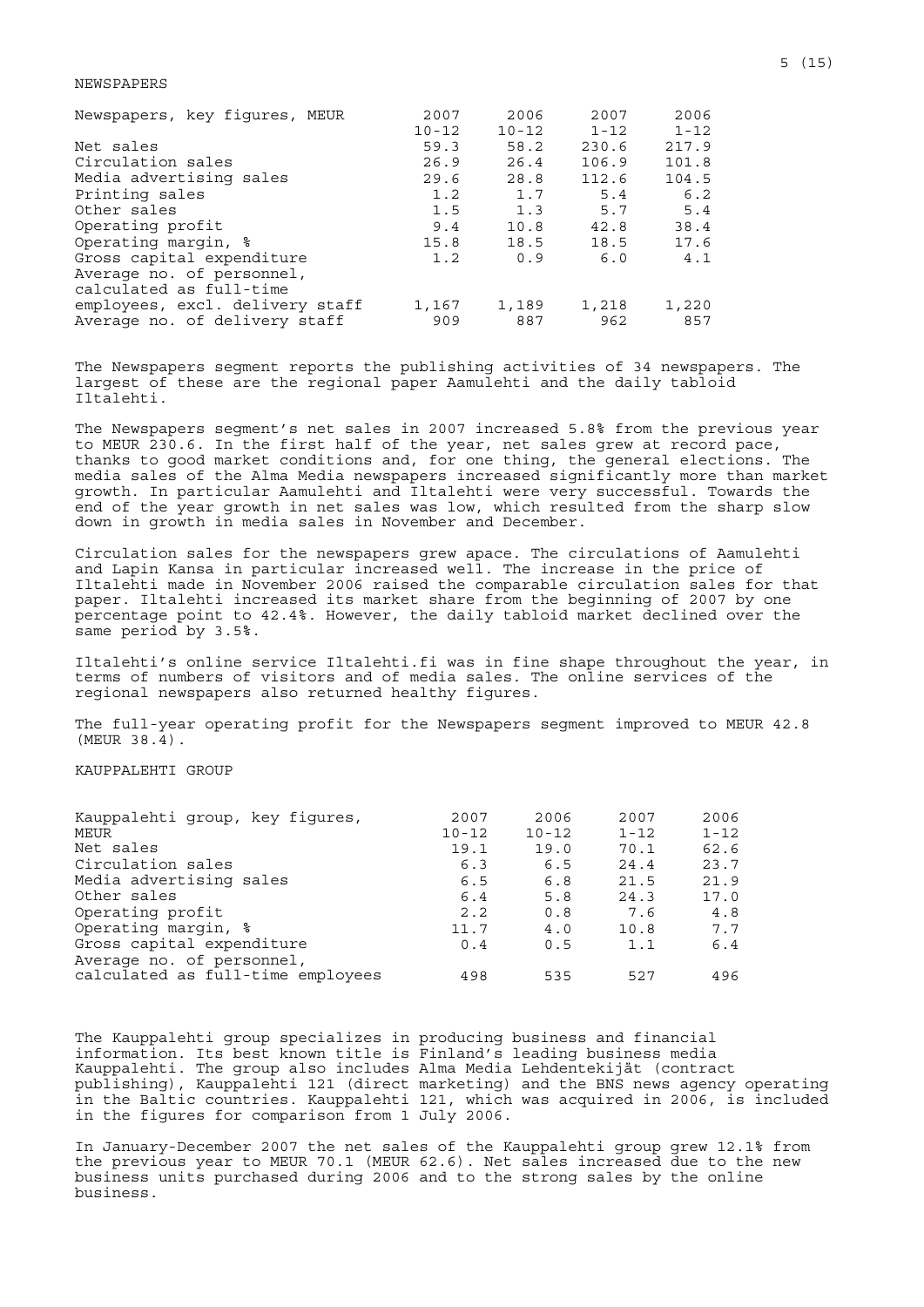The Kauppalehti group had an operating profit of MEUR 7.6 (MEUR 4.8). The 2006 operating profit included a restructuring provision of MEUR 1.1. Within the Kauppalehti group, the Kauppalehti product family improved its operating profit. The profitability of the contract publishing business declined due to the intense competition in the sector.

#### MARKETPLACES

| Marketplaces, key figures, MEUR                                | 2007<br>$10 - 12$ | 2006<br>$10 - 12$ | 2007<br>$1 - 12$ | 2006<br>$1 - 12$ |
|----------------------------------------------------------------|-------------------|-------------------|------------------|------------------|
| Net sales                                                      | 8.0               | 6.4               | 30.9             | 23.1             |
| Operations in Finland                                          | 6.5               | 5.1               | 25.2             | 19.7             |
| Operations outside Finland                                     | 1.5               | 1.2               | 5.7              | 3.3              |
| Operating profit                                               | 1.2               | 0.8               | 5.3              | 2.8              |
| Operating margin, %                                            | 15.0              | 11.8              | 17.3             | 12.3             |
| Gross capital expenditure                                      | 1.6               | 1.7               | 2.8              | 7.3              |
| Average no. of personnel,<br>calculated as full-time employees | 176               | 132               | 158              | 111              |

The Marketplaces segment reports Alma Media's classified services, which are produced on the internet and supported by printed products. The services in Finland are Etuovi.com, Monster.fi, Autotalli.com, Mascus.fi and Mikko.fi. The services outside Finland are City24, Motors24, Mascus and Bovision.

During 2007 the net sales of Marketplaces increased 33.9%, to MEUR 30.9. Marketplaces maintained a strong rate of growth in net sales steadily throughout the year. Growth was faster at the Monster.fi and City24 services, but Etuovi.com and Autotalli.com also boosted their sales rapidly.

Marketplaces' full-year operating profit improved to MEUR 5.3 (MEUR 2.8). Especially the services Etuovi.com, Monster.fi, and City24 in Estonia recorded a good result. Marketplaces' result was weakened by the launch of the Mikko.fi service, an important future initiative in Finland, and by the international operations.

ASSOCIATED COMPANIES

| Share of associated companies'<br>results, MEUR | 2007<br>$10 - 12$ | 2006<br>$10 - 12$ | 2007<br>$1 - 12$ | 2006<br>$1 - 12$ |
|-------------------------------------------------|-------------------|-------------------|------------------|------------------|
| Newspapers                                      | 0.0               | 0.0               | 0.1              | 0.0              |
| Kauppalehti group                               |                   |                   |                  |                  |
| Talentum Oyj                                    | 1.3               | 0.2               | 2.6              | 0.7              |
| Other associated companies                      | 0.0               | 0.0               | 0.0              | 0.3              |
| Marketplaces                                    | 0.0               | 0.0               | 0.0              | 0.0              |
| Other operations                                |                   |                   |                  |                  |
| Acta Print Kivenlahti Oy                        | 0.0               | $-0.2$            | 0.1              | $-0.4$           |
| Other associated companies                      | 0.0               | 0.1               | 0.7              | 0.6              |
| Total                                           | 1.4               | 0 1               | 3.5              | $1 \quad 2$      |

The Group holds a 29.9% stake in Talentum Oyj, which is reported under the Kauppalehti group, and 36.0% of Acta Print Kivenlahti Oy, reported under Other Operations. In July 2007 Acta Print Oy announced that it was selling its magazine business to Forssan Kirjapaino. The name of the company responsible for the remaining business of Kivenlahden paino has been changed to Acta Print Kivenlahti Oy.

## BALANCE SHEET AND FINANCIAL POSITION

The consolidated balance sheet on 31 December 2007 stood at MEUR 181.3 (31 December 2006: MEUR 199.7). The Group's equity ratio at the end of December was 69.8% (31 December 2006: 61.3%) and equity per share was EUR 1.58 (31 December 2006: EUR 1.54).

The consolidated cash flow before financing was MEUR 49.1 (MEUR 45.2). At the end of December the Group's net debt totalled MEUR -17.9 (31 December 2006: MEUR - 6.5)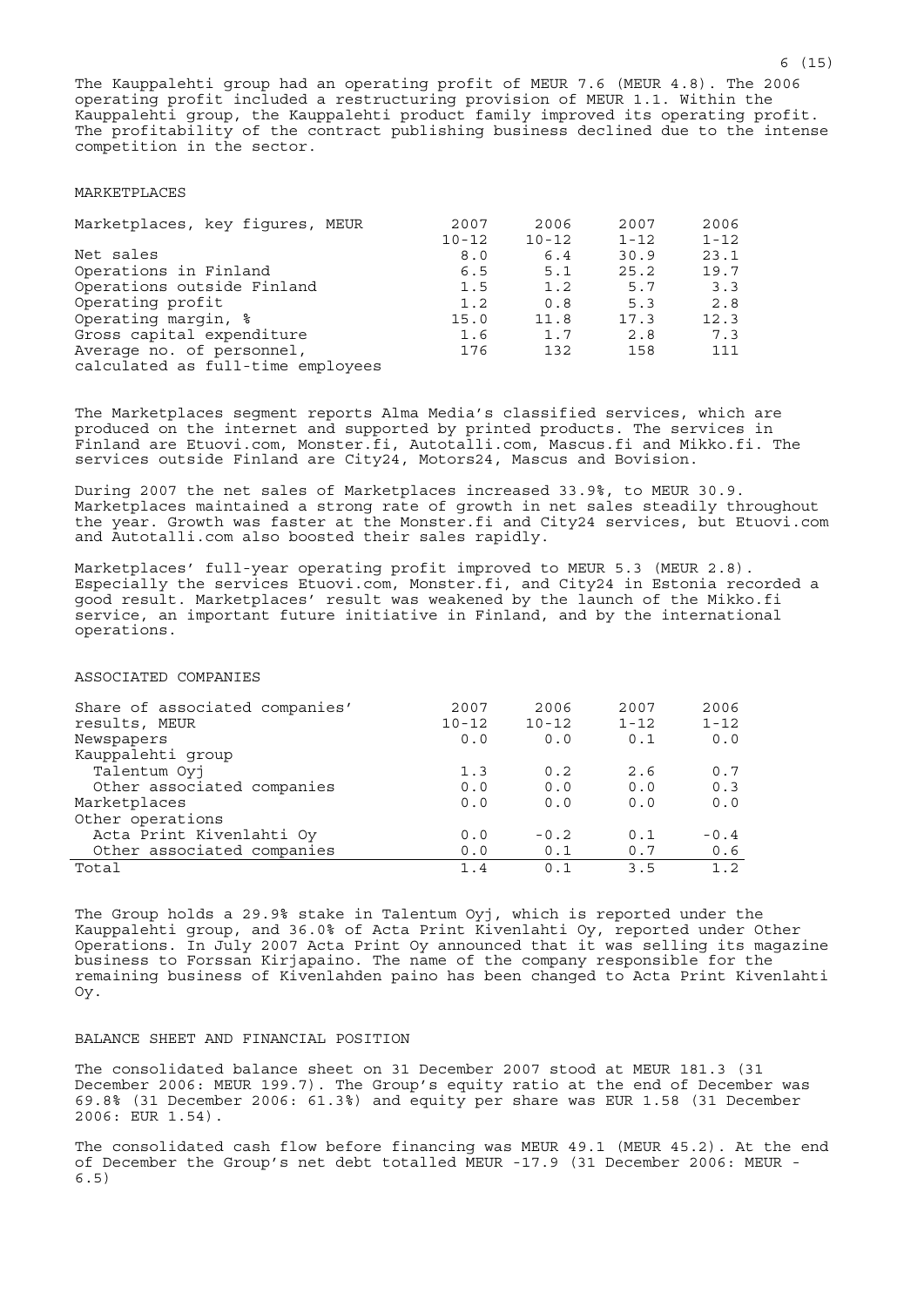The Group's interest-bearing debt is denominated in euros and therefore does not require hedging against exchange rate differences. The most significant purchasing contracts denominated in foreign currency are hedged.

The Group has a current MEUR 100 commercial paper programme in Finland under which it is permitted to issue papers to a total amount of MEUR 0-100. On 31 December 2007 this programme was entirely unused.

#### RESEARCH AND DEVELOPMENT COSTS

Research and development costs in 2007 amounted to MEUR 3.7 (MEUR 1.7). Of this total, MEUR 2.8 (MEUR 1.3) was capitalized and MEUR 0.8 (MEUR 0.5) expensed. Most of the R&D costs went on developing IT systems supporting online business.

## CAPITAL EXPENDITURE

Gross capital expenditure in 2007 totalled MEUR 12.1 (MEUR 19.6) and this consisted mainly of development projects for online media and maintenance investments at the printing plants.

## ADMINISTRATION

Alma Media's annual general meeting, held on 8 March 2007 elected the following to the Board of Directors: Lauri Helve, Matti Häkkinen, Matti Kavetvuo, Kai Seikku, Kari Stadigh, Harri Suutari, and new member Ahti Vilppula. At the organization meeting of the Board held after the AGM, the Board elected Kari Stadigh as its chairman and Matti Kavetvuo as its deputy chairman.

The meeting appointed Ernst&Young Oy as the company's auditors.

### RISKS AND RISK MANAGEMENT

The most important strategic risks contingent on Alma Media's business operations are a significant drop in the readerships of its newspapers and a critical decline in retail advertising. The major operational risks are disturbances in information technology systems and telecommunications, and an interruption of printing operations.

Alma Media's risk management process helps to identify the risks, develop appropriate risk management methods and regularly report on risk issues to the risk management function.

### PERSONNEL

During 2007, the average number of Alma Media employees, calculated as full-time employees, was 1971 (1901). The average number of distribution staff totalled 962 (857). The number of personnel grew proportionately most during the year at Marketplaces.

# THE ALMA MEDIA SHARE

During January-December 2007, a total of 62.1 million Alma Media shares were traded on the Helsinki Stock Exchange, representing 83.2% of the total number of shares. The closing price for the share on 31 December 2007 was EUR 11.67. During the year the lowest price paid for the share was EUR 8.93 and the highest EUR 12.43. The company's market capitalization at the end of December was MEUR 870.7.

In March 2007 Alma Media paid a dividend of EUR 0.65 a share, in total MEUR 48.5. The company does not own any of its own shares and does not have a current authorization to purchase its own shares on the market.

#### Option rights

The annual general meeting on 8 March 2006 approved a three-stage option programme (option rights 2006A, 2006B and 2006C), disapplying the pre-emptive subscription right of the shareholders, under which stock options would be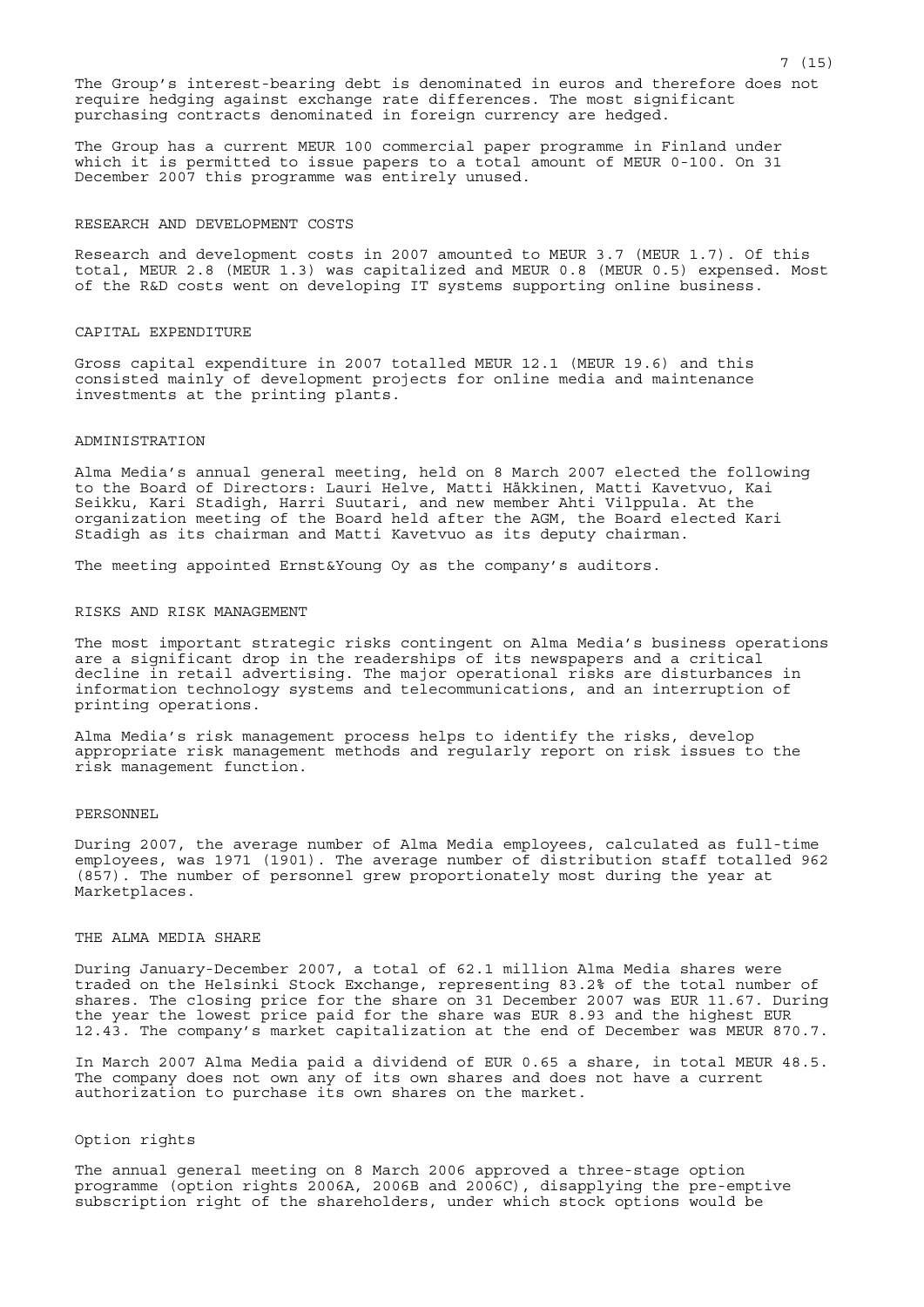granted to the managements of Alma Media Corporation and its subsidiaries as a scheme for ensuring personnel's motivation and long-term commitment to the company. Altogether 1,920,000 stock options may be granted in three lots of 640,000 each, and these may be exercised to subscribe for at most 1,920,000 Alma Media shares.

So far 515,000 of the 2006A options have been issued to Group management. Altogether 65,000 of the 2006A options have been returned to the company owing to the termination of employment contracts. On 8 March 2007 the company's Board of Directors decided to annul the 190,000 2006A option rights in the company's possession.

In March 2007 the Board of Directors decided to issue 510,000 options under the 2006B scheme to Group management.

If all the subscription rights were exercised, this programme would dilute the holdings of the earlier shareholders by 2.3%.

The share subscription periods and prices under the scheme are: 2006A: 1 April 2008 - 30 April 2010, average trade-weighted price 1 April - 31 May 2006 2006B: 1 April 2009 - 30 April 2011, average trade-weighted price 1 April - 31 May 2007 2006C: 1 April 2010 - 30 April 2012, average trade-weighted price 1 April - 31 May 2008

The subscription price of shares that may be subscribed under these stock option rights will be reduced by the amount of dividends and capital repayments decided after the start of the period determining the subscription price and before the subscription of shares, on the settlement date for each dividend payment or capital repayment. The share subscription price under the 2006A option was EUR 6.48 per share and the subscription price under the 2006B option was EUR 9.85 correspondingly.

The Board of Directors has no other current authorizations to raise convertible loans and/or to raise the share capital through a rights issue.

### Market liquidity guarantee

Alma Media Corporation and eQ Pankki Oy have made a liquidity providing contract under which eQ Pankki Oy guarantees bid and ask prices for the shares with a maximum spread of 3% during 85% of the exchange's trading hours. The contract applies to a minimum of 2,000 shares.

#### Flagging notices

During 2007 the company received the following notices concerning changes in share holdings, under chapter 2, section 9 of the Securities Market Act:

- 20 February 2007: Nordea group raised its holding to 7.67% on 16 February 2007 but its holding fell below the 1/20th limit on 20 February owing to a share loan. - 21 February 2007: Evli Pankki Oyj made a share loan agreement on 16 February 2007 under which it borrowed shares representing 5.97% of Alma Media's share capital and votes on 20 February 2007. The loan period was open-ended. Evli group's holding will rise to 6.74%. - 2 March 2007: Evli group's holding fell to 0.80% owing to the sale of shares and the return of its borrowed shares - 2 March 2007: Nordea Bank Finland's holding rose to 6.54% owing to the return on share loans. Nordea group's total holding is 7.52%. - 8 March 2007: Skandinaviska Enskilda Banken AB's holding fell below the 1/20th limit. Following the transaction Skandinaviska Enskilda Banken owns no Alma Media shares. - 9 March 2007: Nordea group's total holding rose to 14.94% as a result of forward contracts. - 12 March 2007: Herttaässä's total holding increased to above 1/10th on 8 March 2007 and fell below 1/10th on 9 March 2007. In a forward contract signed on 8 March 2007 Herttaässä closed its forward contract due on 15 June 2007 and purchased the underlying shares, as a result of which Herttaässä's shareholding rose to 12.495% on 8 March 2007. On 9 March 2007 Herttaässä made a forward contract maturing on 20 March 2008 as a result of which Herttaässä's direct shareholding decreasd to 6.527%. Herttaässä's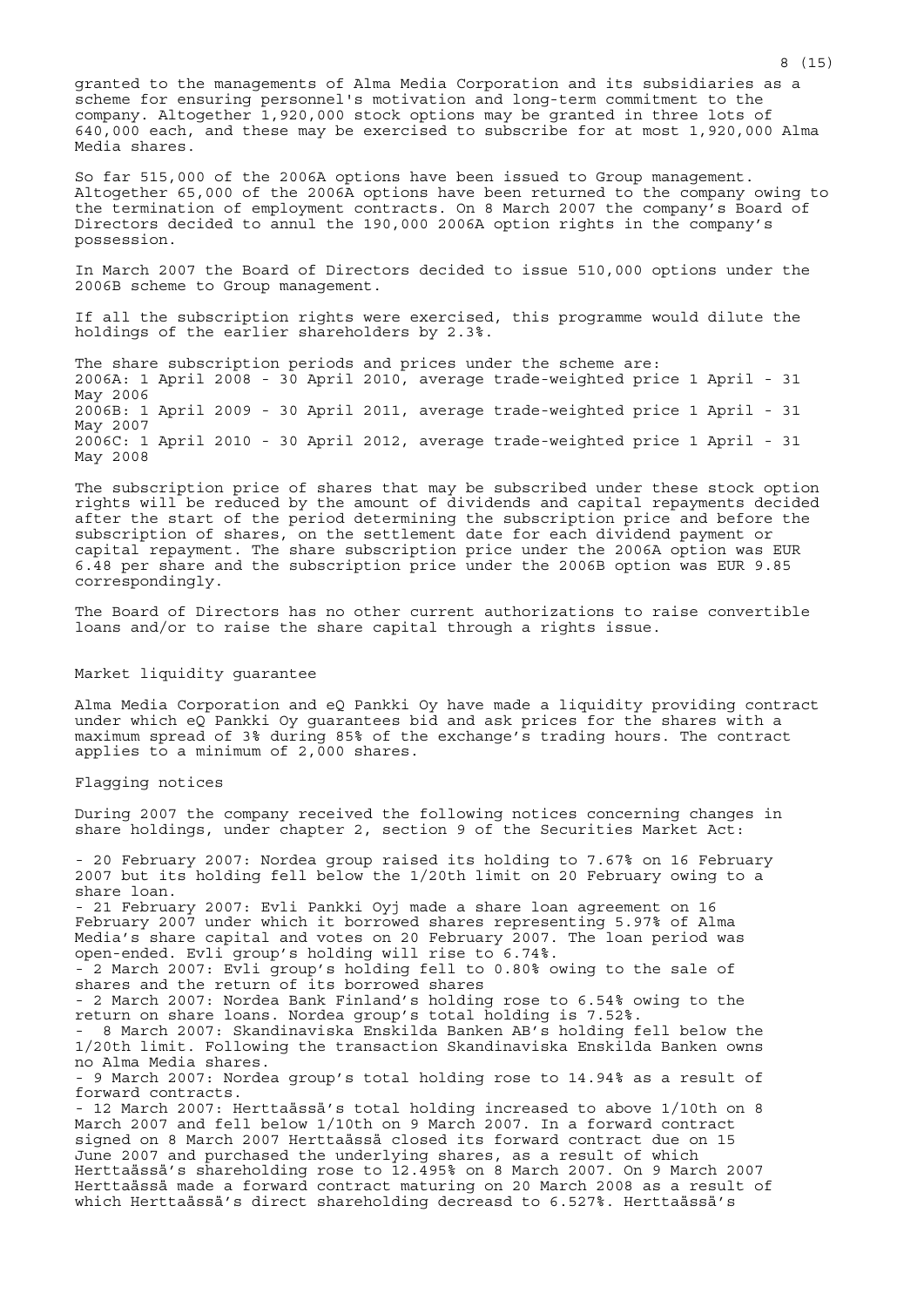holding following the maturity of the forward contract on 20 March 2007 corresponds to 12.495%. - 12 June 2007: Nordea group's holding in Alma Media including forward contracts exceeded 15%. - 20 June 2007: Nordea announced that, contrary to earlier announcements, the maturity of previously made forward contracts did not reduce the bank's holding to below the 15% flagging limit owing to new share acquisitions. The holding was announced as 15.29% - 29 June 2007: Nordea bank's holding was reduced to 10.90% after the bank announced its sale of 2,515,000 Alma Media shares. - 29 June 2007: Oy Herttaässä Ab's holding in Alma Media increased to 10.15% and, including forward contracts, to 13.18%. - 2 October 2007: Nordea announced that, contrary to earlier announcements, its holding had stayed above 1/10th and was 13.06% of the shares and votes. - 7 November 2007: Herttaässä announced that its holding had risen above 3/20ths and was 15.03% of the shares and votes - 8 November 2007: Procomex and Helsingin Mekaanikontalo announced that their combined holding, contrary to previous announcements, had stayed above the 1/20th limit and was 9.6%. - 26 November 2007: Procomex and Helsingin Mekaanikontalo announced that their combined holding had risen above 1/10th and was 10.11%.

### ENVIRONMENTAL IMPACTS

The most significant environmental impacts from Alma Media's business operations consist of paper and energy consumption and traffic emissions. The company mainly uses newsprint in its newspaper products; consumption of this is about 37,000 tonnes a year. The company uses about 20,632 MWh of electricity a year. The carbon dioxide emissions from printing and distribution arise mainly from traffic.

## DIVIDEND PROPOSAL

Alma Media Corporation's Board of Directors will propose to the annual general meeting on 12 March 2008 that a dividend of EUR 67,151,271 (EUR 0.90 per share) be paid for the 2007 financial year. The payment date is 27 March 2008. On 31 December 2007, the Group's parent company had distributable funds of altogether EUR 76,998,227.

|                                                         | 2007      | 2006      | 2007     | 2006     |
|---------------------------------------------------------|-----------|-----------|----------|----------|
| INCOME STATEMENT, MEUR                                  | $10 - 12$ | $10 - 12$ | $1 - 12$ | $1 - 12$ |
| NET SALES                                               | 85.5      | 82.9      | 328.9    | 301.9    |
| Other operating income                                  | 9.1       | 4.5       | 13.0     | 5.5      |
| Materials and services<br>Costs arising from employment | $-25.7$   | $-24.9$   | $-99.1$  | $-92.0$  |
| benefits                                                | $-30.0$   | $-30.0$   | $-111.7$ | 105.7    |
| Depreciation and writedowns                             | $-2.3$    | $-2.6$    | $-9.8$   | $-10.1$  |
| Operating expenses                                      | $-15.9$   | $-13.7$   | $-56.8$  | $-50.4$  |
| OPERATING PROFIT                                        | 20.6      | 16.0      | 64.4     | 49.1     |
| Financial income                                        | 0.3       | 0.3       | 1.2      | 2.1      |
| Financial expenses                                      | $-0.1$    | $-0.3$    | $-1.1$   | $-2.6$   |
| Share of associated companies'<br>results               | 1.4       | 0.1       | 3.5      | 1.2      |
| PROFIT BEFORE TAX                                       | 22.1      | 16.1      | 68.0     | 49.9     |
| Income tax                                              | $-5.5$    | $-4.3$    | $-16.8$  | $-12.5$  |
| PROFIT FOR THE PERIOD                                   | 16.6      | 11.8      | 51.2     | 37.3     |
|                                                         |           |           |          |          |
| Distribution:                                           |           |           |          |          |
| To the parent company shareholders                      | 16.5      | 11.8      | 50.5     | 37.0     |
| Minority interest                                       | 0.1       | 0.0       | 0.6      | 0.3      |
| Earnings/share, EUR                                     | 0.22      | 0.16      | 0.68     | 0.50     |
| Earnings/share (diluted), EUR                           | 0.22      | 0.16      | 0.68     | 0.50     |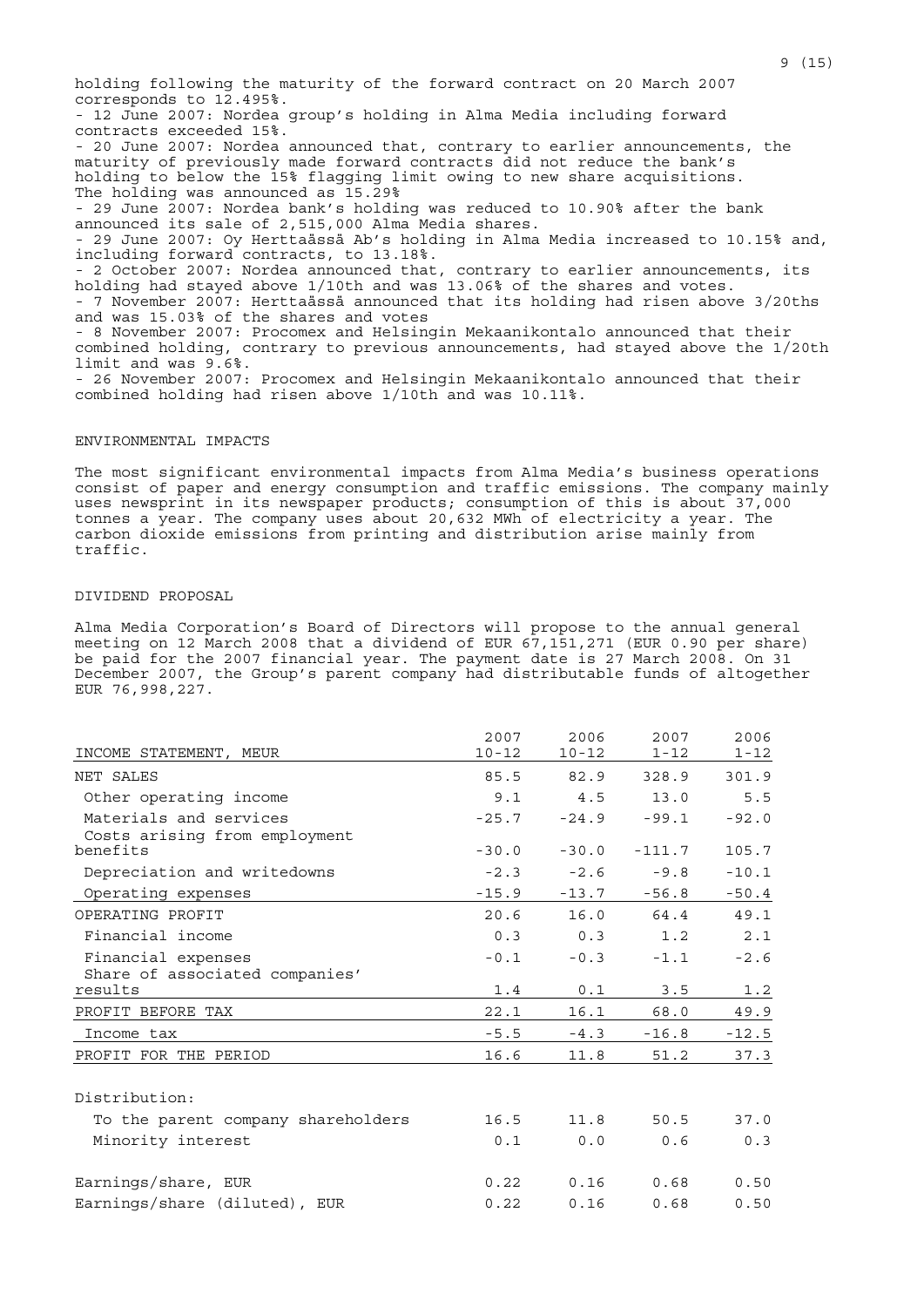| BALANCE SHEET,<br>MEUR              |       | 31.12.2007 31.12.2006 |
|-------------------------------------|-------|-----------------------|
| ASSETS                              |       |                       |
| NON-CURRENT ASSETS                  |       |                       |
| Goodwill                            | 29.7  | 30.2                  |
| Intangible assets                   | 10.2  | 9.7                   |
| Tangible assets                     | 38.4  | 51.7                  |
| Investment properties               | 0.0   | 0.0                   |
| Investments in associated companies | 34.1  | 32.1                  |
| Other long-term investments         | 4.0   | 3.9                   |
| Deferred tax assets                 | 1.0   | 4.1                   |
| Other receivables                   | 0.0   | 4.8                   |
| <b>CURRENT ASSETS</b>               |       |                       |
| Inventories                         | 1.4   | 1.8                   |
| Tax receivables                     | 0.0   | 0.7                   |
| Accounts receivable and other       |       |                       |
| receivables                         | 29.9  | 28.8                  |
| Other short-term investments        | 3.0   | 2.5                   |
| Cash and cash equivalents           | 24.8  | 28.2                  |
| ASSETS AVAILABLE FOR SALE           | 4.7   | 1.2                   |
| TOTAL ASSETS                        | 181.3 | 199.7                 |

| BALANCE SHEET, MEUR                       |       | 31.12.2007 31.12.2006 |
|-------------------------------------------|-------|-----------------------|
| SHAREHOLDERS' EOUITY AND LIABILITIES      |       |                       |
| Share capital                             | 44.8  | 44.8                  |
| Share premium fund                        | 2.8   | 2.8                   |
| Cumulative translation adjustment         | 0.0   | 0.1                   |
| Retained earnings                         | 70.0  | 67.2                  |
| Parent company shareholders' equity       | 117.7 | 114.9                 |
| Minority interest                         | 0.6   | 0.4                   |
| TOTAL SHAREHOLDERS' EOUITY                | 118.3 | 115.3                 |
| LIABILITIES                               |       |                       |
| Non-current liabilities                   |       |                       |
| Interest-bearing liabilities              | 4.6   | 19.1                  |
| Deferred tax liabilities                  | 1.8   | 1.8                   |
| Pension obligations                       | 3.7   | 3.6                   |
| Provisions                                | 0.1   | 0.1                   |
| Other long-term liabilities               | 0.9   | 7.2                   |
| Current liabilities                       |       |                       |
| Interest-bearing liabilities              | 2.2   | 2.6                   |
| Advances received                         | 12.0  | 11.6                  |
| Tax liabilities                           | 1.1   | 2.2                   |
| Provisions                                | 0.3   | 2.3                   |
| Accounts payable and other<br>liabilities |       |                       |
|                                           | 36.4  | 33.9                  |
| TOTAL LIABILITIES                         | 63.0  | 84.4                  |
| TOTAL EQUITY AND LIABILITIES              | 181.3 | 199.7                 |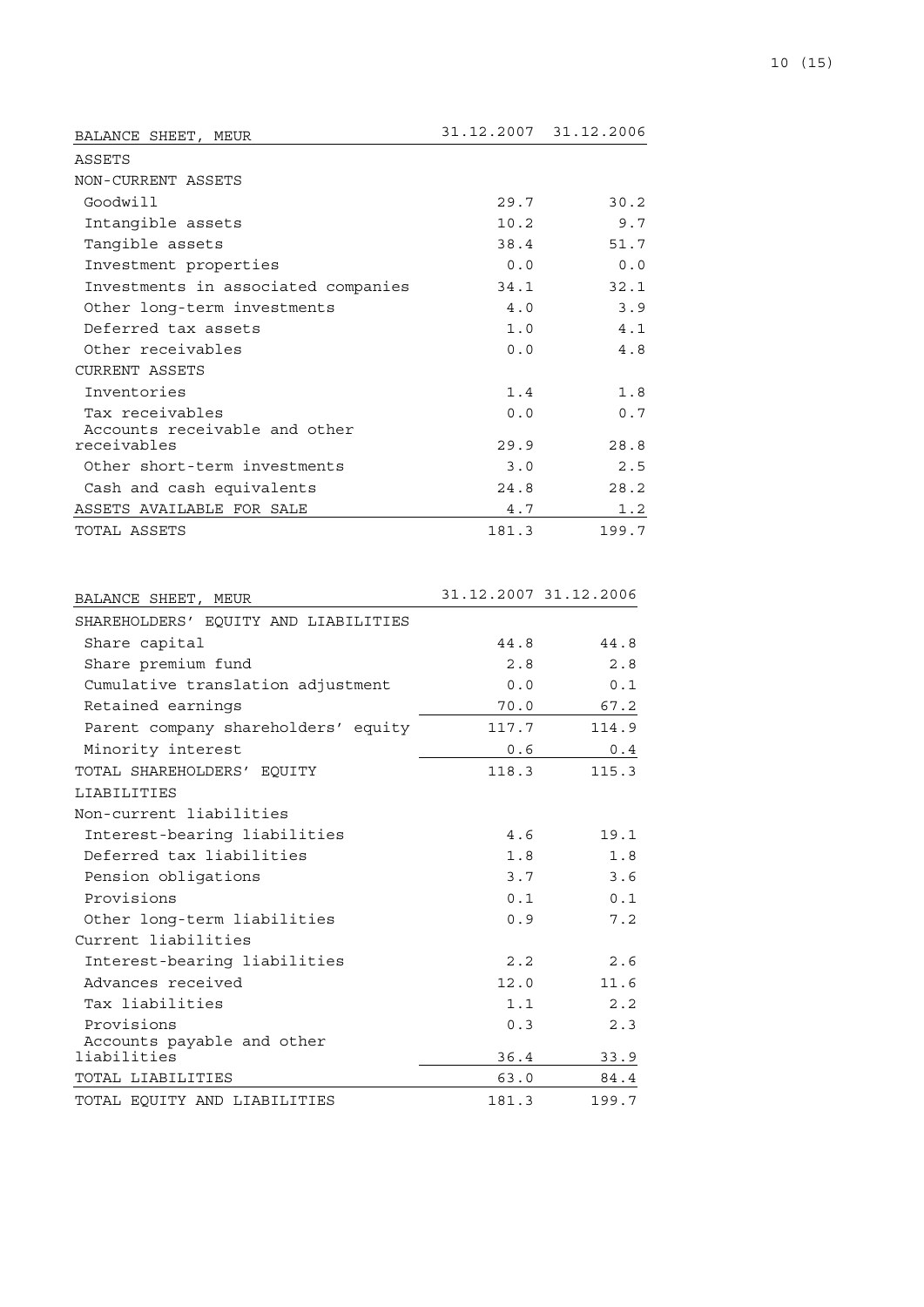RECONCILIATION OF SHAREHOLDERS' EQUITY 1 JAN. – 31 DECEMBER 2007

|                                                                                             |         | Share |                | Parent         | Share premium Retained company, Minority Equity, |                |
|---------------------------------------------------------------------------------------------|---------|-------|----------------|----------------|--------------------------------------------------|----------------|
| MEUR                                                                                        | capital |       | fund earnings  |                | total interest                                   | total          |
| Equity, 1 Jan. 2007                                                                         | 44.8    | 2.8   | 67.3           | 114.9          | 0.4                                              | 115.3          |
| Translation differences<br>Share of items<br>recognized directly in<br>associated company's |         |       |                | $-0.1 - 0.1$   |                                                  | $-0.1$         |
| equity                                                                                      |         |       | 0.2            | 0.2            |                                                  | 0.2            |
| Income recognized<br>directly in equity<br>Profit for the period                            |         |       | 0.1<br>50.5    | 0.1<br>50.5    | 0.0<br>0.6                                       | 0.1<br>51.2    |
| Net income for the period                                                                   |         |       | 50.6           | 50.6           | 0.6                                              | 51.3           |
| Share-based payments<br>Dividend paid by parent<br>company                                  |         |       | 0.6<br>$-48.5$ | 0.6<br>$-48.5$ |                                                  | 0.6<br>$-48.5$ |
| Dividends paid by<br>subsidiaries                                                           |         |       |                |                | $-0.3$                                           |                |
| Equity, 31 Dec. 2007                                                                        | 44.8    | 2.8   | 70.0           | 117.7          | 0.6                                              | 118.3          |

# RECONCILIATION OF SHAREHOLDERS' EQUITY 1 JAN. – 31 DECEMBER 2006

|                                                                                             |         | Share   |                | Parent         |                                                  |                |
|---------------------------------------------------------------------------------------------|---------|---------|----------------|----------------|--------------------------------------------------|----------------|
|                                                                                             |         |         |                |                | Share premium Retained company, Minority Equity, |                |
| <b>MEUR</b>                                                                                 | capital |         |                |                | fund earnings total interest total               |                |
| Equity, 1 Jan. 2006                                                                         | 44.8    | 42,4    | 39,0           | 126,2          | 0,6                                              | 126,7          |
| Translation differences<br>Share of items<br>recognized directly in<br>associated company's |         |         | 0,1            | 0,1            |                                                  | 0,1            |
| equity                                                                                      |         |         | $-0$ , $1$     | $-0,1$         |                                                  | $-0, 1$        |
| Income recognized<br>directly in equity<br>Profit for the period                            |         |         | 0, 0<br>37,0   | 0, 0<br>37,0   | 0, 3                                             | 0, 0<br>37, 3  |
| Net income for the period                                                                   |         |         | 37,0           | 37,0           | 0, 3                                             | 37, 3          |
| Share-based payments<br>Dividend paid by parent<br>company                                  |         |         | 0, 3<br>$-9,0$ | 0, 3<br>$-9,0$ |                                                  | 0, 3<br>$-9,0$ |
| Capital repayment by<br>parent company<br>Dividends paid by                                 |         | $-39,5$ |                | $-39,5$        |                                                  | $-39,5$        |
| subsidiaries                                                                                |         |         |                |                | $-0, 3$                                          | $-0, 3$        |
| Dissolution of<br>subsidiary                                                                |         |         |                |                | $-0, 3$                                          | $-0, 3$        |
| Equity, 31 Dec. 2006                                                                        | 44.8    | 2, 8    | 67,3           | 114,9          | 0, 4                                             | 115, 3         |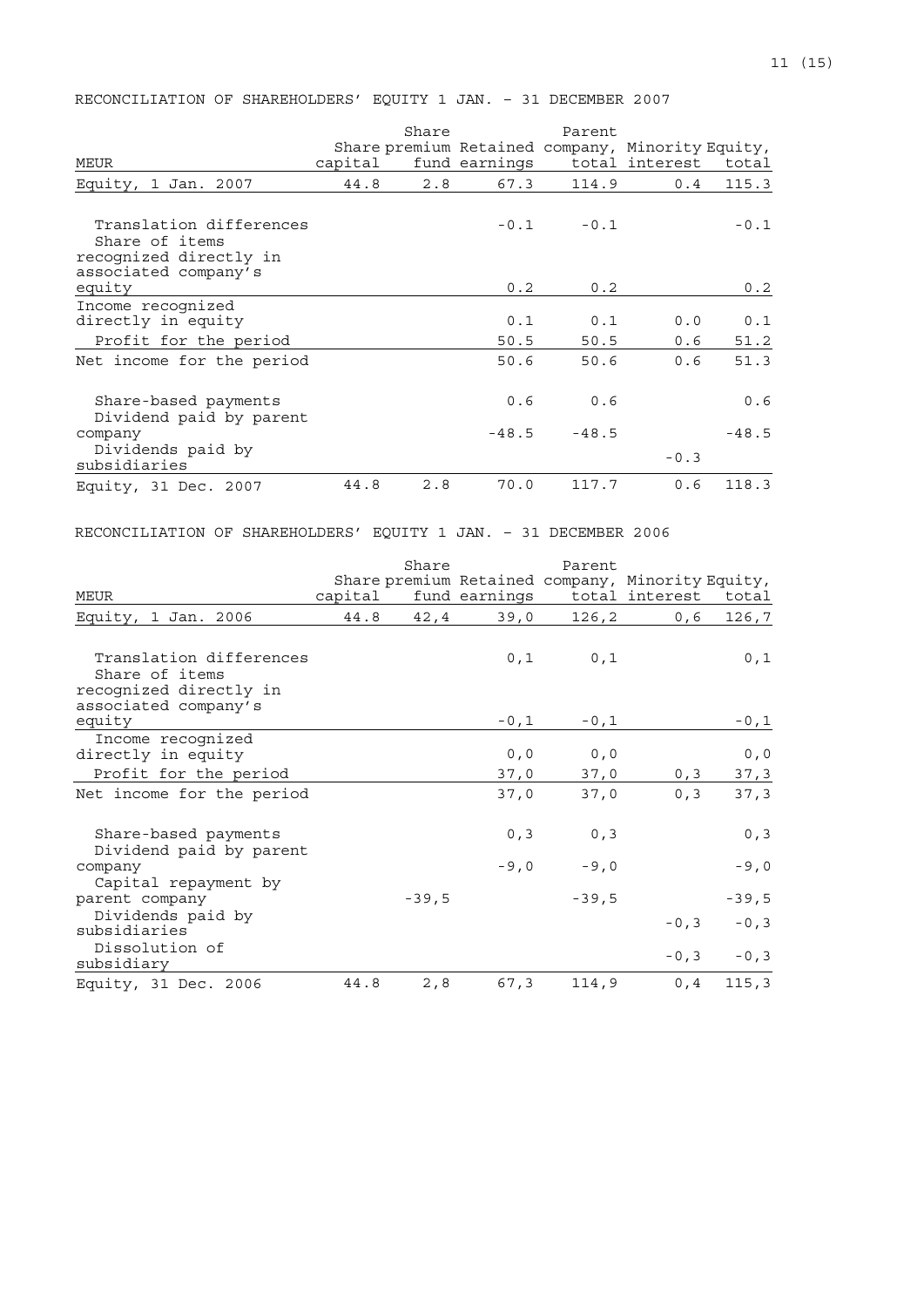| CASH FLOW STATEMENT, MEUR                                                               | 2007<br>$10 - 12$ | 2006<br>$10 - 12$ | 2007<br>$1 - 12$ | 2006<br>1-12 |
|-----------------------------------------------------------------------------------------|-------------------|-------------------|------------------|--------------|
| Cash flow from operating activities                                                     |                   |                   |                  |              |
| Profit for the period                                                                   | 16.6              | 11.8              | 51.2             | 37.3         |
| Adjustments                                                                             | $-3.7$            | 3.9               | 8.8              | 18.3         |
| Change in working capital                                                               | $-2.5$            | $-5.2$            | 3.4              | $-3.8$       |
| Dividend income received                                                                | 0.0               | 1.0               | 3.2              | 6.4          |
| Interest income received                                                                | 0.3               | 0.3               | 1.1              | 1.9          |
| Interest expenses paid                                                                  | $-0.1$            | $-2.0$            | $-1.1$           | $-3.1$       |
| Taxes paid                                                                              | $-3.5$            | $-1.8$            | $-14.1$          | $-10.3$      |
| Net cash provided by operating activities                                               | 7.1               | 7.9               | 52.5             | 46.7         |
| Cash flow from investing activities<br>Investments in tangible and intangible<br>assets | $-1.8$            | $-1.3$            | $-5.6$           | $-5.4$       |
| Proceeds from disposal of tangible and                                                  |                   |                   |                  |              |
| intangible assets                                                                       | 0.0               | 3.3               | 1.5              | 3.8          |
| Other investments                                                                       | $-1.0$            | 0.0               | $-1.0$           | 0.0          |
| Proceeds from disposal of other<br>investments                                          | 0.2               | 7.0               | 3.4              | 9.1          |
| Subsidiary shares purchased                                                             | 0.0               | $-1.0$            | $-0.3$           | $-9.0$       |
| Associated company shares purchased                                                     | 0.0               | 0.0               | $-1.5$           | 0.0          |
| Net cash used in investing activities                                                   | $-2.5$            | 8.0               | $-3.5$           | $-1.5$       |
| Cash flow before financing activities                                                   | 4.6               | 15.8              | 49.1             | 45.2         |
| Cash flow from financing activities                                                     |                   |                   |                  |              |
| Long-term loan repayments                                                               |                   | $-30.0$           |                  | $-33.6$      |
| Short-term loans raised                                                                 |                   |                   | 2.0              |              |
| Short-term loans repaid                                                                 | $-0.6$            | $-0.6$            | $-5.2$           | $-3.5$       |
| Change in interest-bearing receivables                                                  | 0.1               |                   | $-0.5$           | $-0.6$       |
| Dividends paid and capital repayment                                                    |                   |                   | $-48.8$          | $-48.8$      |
|                                                                                         | $-0.5$            | $-30.6$           | $-52.5$          | $-86.5$      |
| Change in cash funds (increase $+$ / decrease<br>$-$ )                                  | 4.0               | $-14.7$           | $-3.4$           | $-41.3$      |
| Cash and cash equivalents at start of<br>period                                         | 20.8              | 42.9              | 28.2             | 69.5         |
| Cash and cash equivalents at end of period                                              | 24.8              | 28.2              | 24.8             | 28.2         |

## BUSINESS ACQUISITIONS JANUARY-DECEMBER/2007

The Group did not acquire any new business operations during 2007. Aamulehti Oy acquired a 40% holding in Tampereen Ykkösjakelut Oy in May 2007.

## INFORMATION BY SEGMENT

Alma Media's reporting segments in the financial statements are Newspapers, Kauppalehti group and Marketplaces. Other Operations comprises the Group's parent company and the operations of the Group's financial management service centre.

The descriptive section of this bulletin presents the net sales and operating profits of the segments and the allocation of the associated companies' results to the reporting segments. Financial items and income taxes are not allocated to the segments. The following table presents the assets and liabilities of the segments as well as the non-allocated asset and liability items.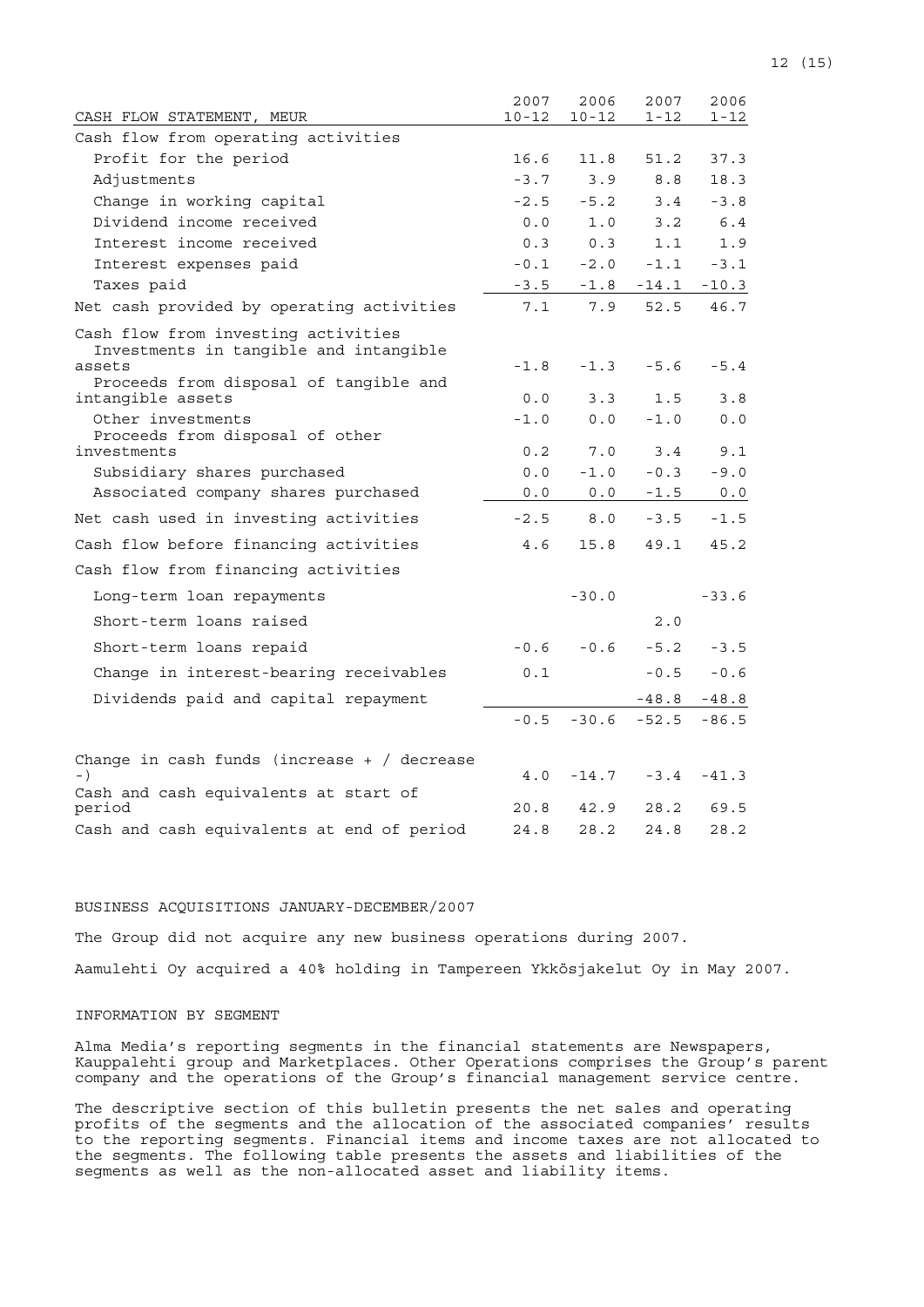| ASSETS BY SEGMENT, MEUR      | 31.12.200731.12.2006 |           |          |          |
|------------------------------|----------------------|-----------|----------|----------|
| Newspapers                   | 64.7                 | 66.7      |          |          |
| Kauppalehti qroup            | 56.5                 | 56.1      |          |          |
| Marketplaces                 | 15.4                 | 13.9      |          |          |
| Other operations and         |                      |           |          |          |
| eliminations                 | 19.0                 | 29.3      |          |          |
| Non-allocated assets         | 25.7                 | 33.8      |          |          |
| Total                        | 181.3                | 199.7     |          |          |
|                              |                      |           |          |          |
| LIABILITIES BY SEGMENT, MEUR | 31.12.200731.12.2006 |           |          |          |
| Newspapers                   | 31.4                 | 29.9      |          |          |
| Kauppalehti qroup            | 12.6                 | 12.2      |          |          |
| Marketplaces                 | 3.9                  | 3.5       |          |          |
| Other operations and         |                      |           |          |          |
| eliminations                 | 5.5                  | 9.4       |          |          |
| Non-allocated liabilities    | 9.7                  | 29.4      |          |          |
| Total                        | 63.0                 | 84.4      |          |          |
|                              |                      |           |          |          |
|                              | 2007                 | 2006      | 2007     | 2006     |
| GROUP INVESTMENTS, MEUR      | $10 - 12$            | $10 - 12$ | $1 - 12$ | $1 - 12$ |
| Gross capital expenditure    | 3.8                  | 3.4       | 12.1     | 19.6     |

# PROVISIONS

The company's provisions at the end of 2007 totalled MEUR 0.4. Altogether MEUR 1.1 of the provision made in 2006 to cover restructuring measures in Kauppalehti has been reversed in 2007 corresponding to actual costs. It has not been necessary to change the estimates made when the provision was entered.

| COMMITMENTS AND CONTINGENCIES, MEUR                                                                                                                      | 31.12.2007 31.12.2006 |  |  |  |
|----------------------------------------------------------------------------------------------------------------------------------------------------------|-----------------------|--|--|--|
| Collateral on own behalf                                                                                                                                 |                       |  |  |  |
| Chattel mortgages                                                                                                                                        | 0.0<br>0.0            |  |  |  |
| Collateral for others                                                                                                                                    |                       |  |  |  |
| Guarantees                                                                                                                                               | 0.0<br>0.0            |  |  |  |
| Other commitments                                                                                                                                        |                       |  |  |  |
| Commitments based on agreements                                                                                                                          | 0.1<br>0.1            |  |  |  |
| Minimum rents payable based on other lease<br>aqreements:                                                                                                |                       |  |  |  |
| Within one year                                                                                                                                          | 6.1<br>7.5            |  |  |  |
| Within 1-5 years                                                                                                                                         | 18.1<br>14.6          |  |  |  |
| After 5 years                                                                                                                                            | 26.5<br>13.0          |  |  |  |
| Total                                                                                                                                                    | 52.1<br>33.8          |  |  |  |
| The Group also has purchase agreements based<br>on IFRIC 4 which include a lease component per<br>IAS 17. Minimum payments based on these<br>aqreements: | 7.7<br>4.6            |  |  |  |
| GROUP DERIVATIVE CONTRACTS, MEUR<br>Commodity derivative contracts, electricity<br>derivatives                                                           | 31.12.2007 31.12.2006 |  |  |  |
| Fair value *                                                                                                                                             | 0.1                   |  |  |  |
| Nominal value                                                                                                                                            | 0.4                   |  |  |  |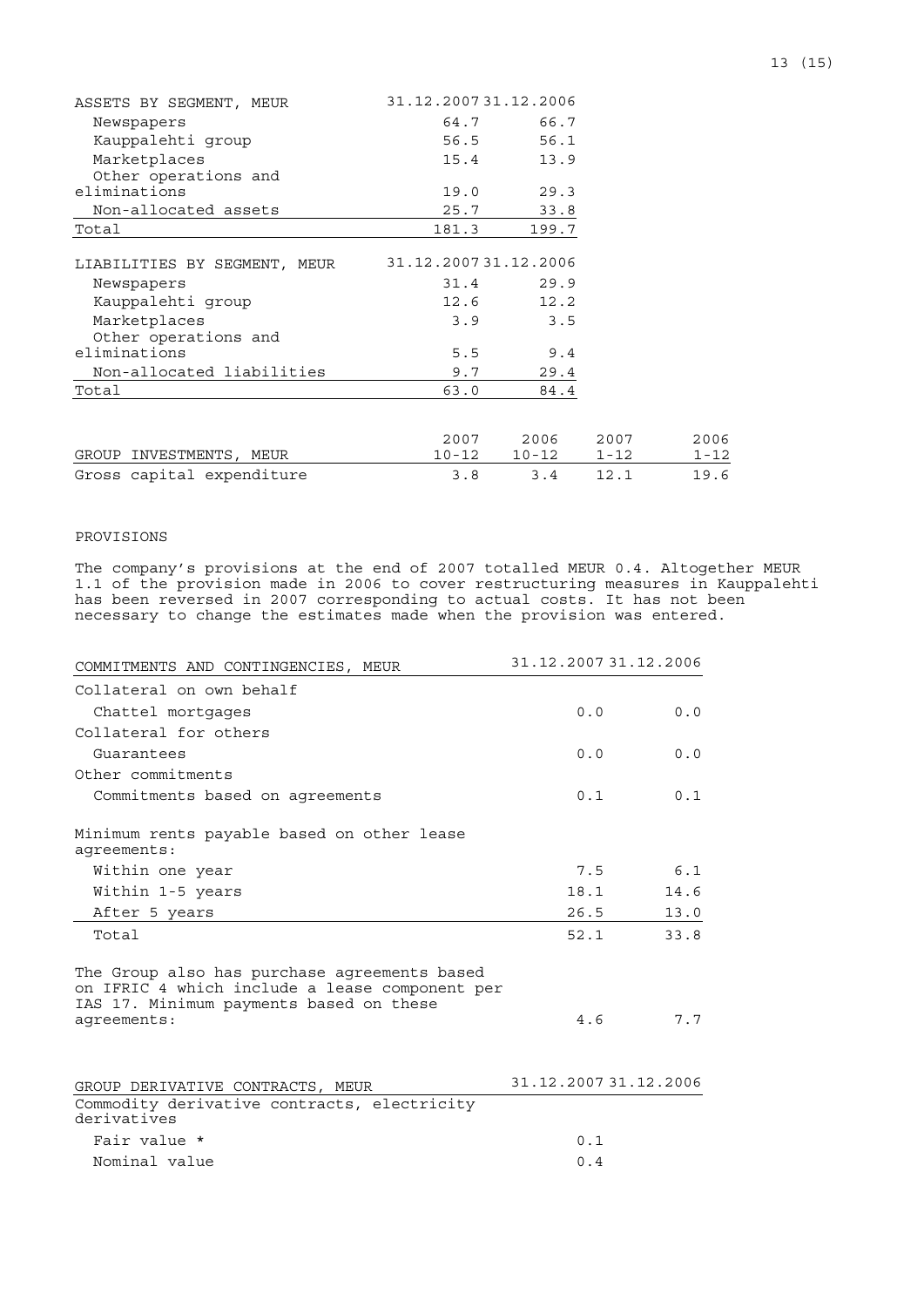## CONTINGENT LIABILITIES

The Group has contingent liabilities totalling MEUR 7.8. The tax authorities have issued a claim to correct the company's income tax for 2003. The tax authorities consider that the loss arising from Alma Media's disposal of the shares of its associated company Talentum to Kauppalehti Oy at the market price should not have been tax-deductible. At the end of 2006 (20 December 2006) the company was informed of a ruling by the Adjustments Board of the Corporate Taxation Centre to the effect that the Adjustments Board rejected the claim by the tax authorities. The tax authorities have appealed the Adjustments Board's ruling to the Helsinki Administrative Court. The company continues to believe that it is improbable that the claim will lead to additional tax consequences since the transaction was carried out at market prices for commercial reasons. The decision of the Helsinki Administrative Court is expected early in 2008.

#### RELATED PARTIES

Alma Media Group's related parties are its associated companies and the companies they own. The following table summarizes the operations undertaken between Alma Media and its associated companies and the status regarding their receivables and liabilities:

| RELATED PARTY ACTIVITIES WITH ASSOCIATED   |     | $1.1 - 31.12.2007$ $1.1 - 31.12.2006$ |
|--------------------------------------------|-----|---------------------------------------|
| COMPANIES, MEUR                            |     |                                       |
|                                            |     |                                       |
| Sales of goods and services                | 0.2 | 0.4                                   |
| Purchases of goods and services            | 5.9 | 4.4                                   |
| Accounts receivable, loan and other        |     |                                       |
| receivables at the balance sheet date      | 4.7 | 4.6                                   |
| Accounts payable at the balance sheet date | 0.1 | 0.1                                   |

Related parties also include the company's senior management (Board of Directors, presidents and the Group Executive Team). The section Option Rights of this interim report presents information on changes to the current option scheme intended to motivate and secure the long-term commitment of the Group's senior management.

## MAIN ACCOUNTING PRINCIPLES (IFRS)

This bulleting has been prepared in accordance with IFRS standards.

The bulletin applies the same accounting principles and calculation methods as in the previous annual accounts dated 31 December 2006. However, the financial statements bulletin does not contain all the information or notes to the accounts included in the annual report. This interim report should therefore be read in conjunction with the company's annual report.

The key indicators are calculated using the same formulae as applied in the previous annual financial statements.

On 1 January 2007 the Group adopted the following new accounting standards and interpretations:

IFRS 7 Financial Instruments: Disclosures IAS 1 Presentation of Financial Statements: Capital Disclosures IFRIC 8 Scope of IFRS 2 IFRIC 9 Re-assessment of Embedded Derivatives IFRIC 10 Interim Financial Reporting and Impairment

The aforementioned new standards and interpretations have only a very minor effect on the Group's income statement and balance sheet. Their application mainly affects the notes to the accounts.